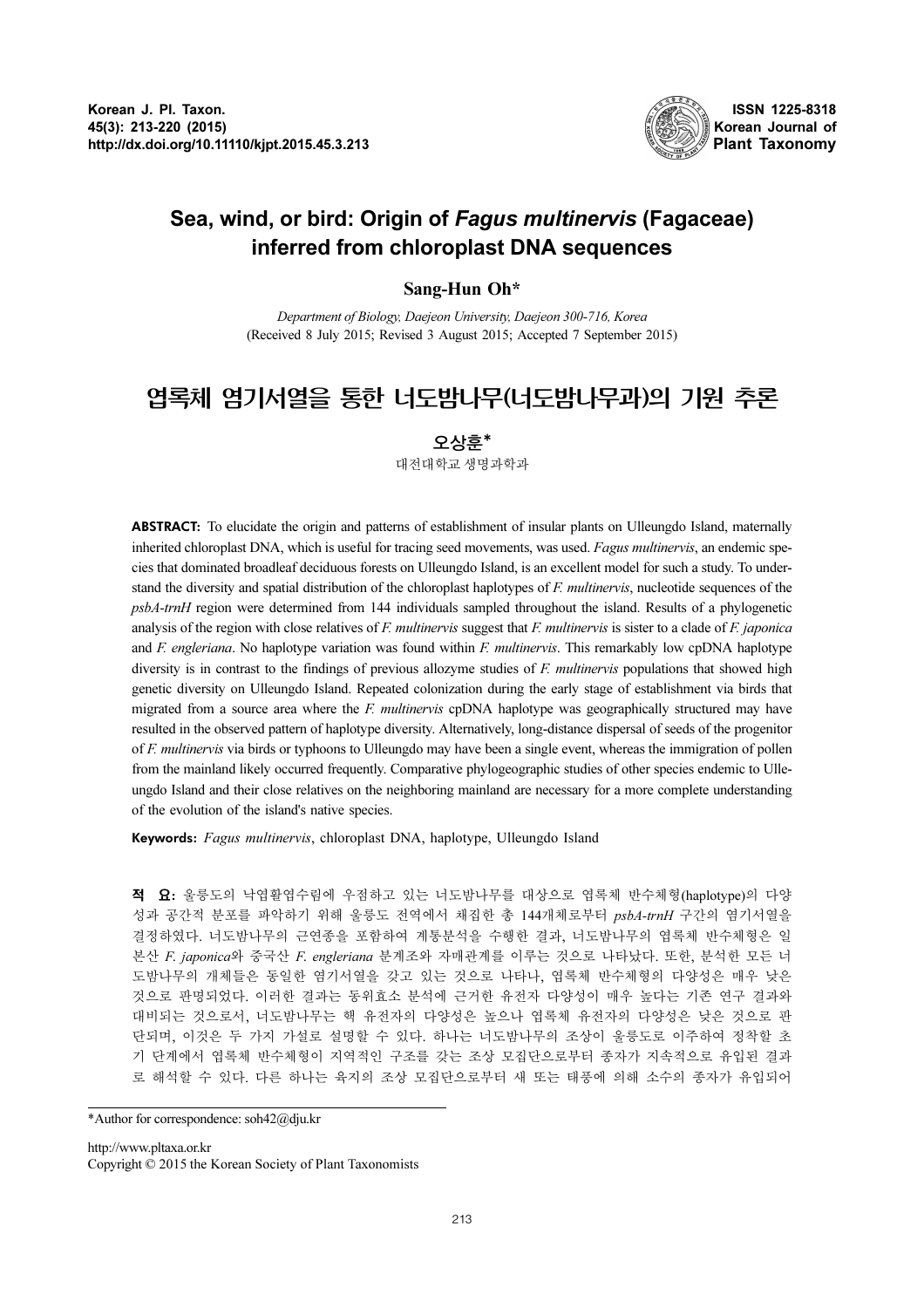정착한 후, 바람에 의해 조상 모집단의 화분이 지속적으로 유입된 결과인 것으로 추론할 수 있다. 울릉도 내 의 다양한 고유 자생식물의 기원을 규명하는 데 있어서 모계유전을 함으로 인해 종자의 이동을 추적할 수 있는 엽록체 DNA에 근거한 비교계통지리학적 연구가 필요한 것으로 사료된다.

주요어: 너도밤나무, 엽록체 DNA, 반수체형, 울릉도

Ulleungdo Island is an oceanic island located in the East Sea, 130 km east of the eastern coast of the Korean peninsula and 280 km northwest from the western coast of Japan. The island is very small, with a size of about 73 km<sup>2</sup>. The island originated from the seafloor as a result of volcanic activity and emerged above sea level about 1.8 million years ago (Kim, 1985). Since the island was formed, it has been isolated from the neighboring mainland even during periods of glaciation (Kim et al., 2000). Seonginbong Peak (elevation 984 m), the island's highest peak, is located at the center of the island and comprises five major ridges with very steep slopes. With the influence of the maritime environment, broadleaf evergreen plants occupy the lowland of the island, whereas broadleaf deciduous forests are well developed in mountainous areas above 300 m. A recent survey of island flora shows that there are 484 native vascular plants belonging to 116 families, 40 of which are endemic to the island (Sun et al., 2014).

The number of endemic taxa on Ulleungdo Island is very high given its small area. Each of the endemic taxa is known to have evolved via anagenetic speciation, in which a progenitor population dispersed from the neighboring mainland and evolved into a new species (Sun and Stuessy, 1998). Anagenetic speciation presumes a single introduction of the ancestral population to the island. Isolation plays an important role in the process, as frequent immigration and establishment of the progenitor species would prevent an insular population from splitting into a separate lineage. Pfosser et al. (2002), in a study of two Acer species endemic to Ulleungdo, described two contrasting cases: A. takesimense Nakai, which descended from a single introduction, and A. okamotoanum Nakai, which was derived from progenitors that migrated to the island multiple times. Although many systematic studies have investigated diverse groups of endemic species on Ulleungdo Island (Park et al., 1993; Sun and Stuessy, 1998; Weiss et al., 2002; Woo et al., 2002; Ohkawa et al., 2006; Pfosser et al., 2006; Oh et al., 2010; Shin et al., 2014), it remains unclear whether many of these species were derived from single introductions or from multiple introductions.

Chloroplast DNA is inherited by the ovulate parent in most angiosperms (Corriveau and Coleman, 1998) including Fagaceae (Dumolin et al. 1995); thus, it has been a useful tool for tracing seed dispersal (Dumolin et al., 1995; Hamilton

1999; Petit et al., 2002; Cannon and Manos, 2003; McLachlan et al., 2005). Investigation of chloroplast haplotype diversity and spatial distribution of endemic species on Ulleungdo Island would provide insight into the history of seed dispersal from mainland. One endemic species of Ulleungdo Island, Fagus multinervis Nakai, provides an excellent subject for the study of haplotype diversity. Plants of the species are an important component of the island's forest ecosystem, as they form nearly pure stands in the deciduous forests. High genetic diversity within the population and high effective population size have been reported for the species based on allozyme data (Chung et al., 1998; Ohkawa et al., 2006).

In this study, nucleotide sequences of the psbA-trnH region of the chloroplast genome from 144 individuals of F. multinervis were determined to elucidate the diversity and spatial distribution of chloroplast haplotypes in this species and to provide insight into the origin of the species.

#### Materials and Methods

Plant materials were sampled throughout Ulleungdo Island, as plants of F. multinervis dominate the deciduous forest. Leaves were collected from 144 fully mature trees in four subpopulations (Table 1; Fig. 1). Eighty-five plants were sampled from the south-facing slope along the Seonginbong trail, and 26 plants were sampled from its north-facing slope. Nineteen samples were collected in Taeharyung and Namyang, representing the western subpopulation, and 14 in Baekwoondong, representing the eastern subpopulation. Voucher information is provided in Table 1. Species closely related to F. multinervis, namely F. crenata Blume, F. engleriana Seemen ex Diels, and F. japonica Maxim., were also included (Table 1).

The psbA-trnH region was examined because it was shown to be the most variable of the four regions of chloroplast DNA (trnK-matK, trnL-trnF, psbA-trnH, and atpB-rbcL) studied in eight Fagus species in a preliminary analysis (Oh et al., unpublished data). Total DNA was isolated from leaves, which had been dried in silica gel in the field, using the DNeasy Plant Mini Kit (Qiagen, Valencia, California, USA). The psbA-trnH region was amplified via polymerase chain reaction (PCR) using WizPure Taq DNA polymerase (Wizbio Solutions, Seongnam, Korea) in 25-µL reactions under the following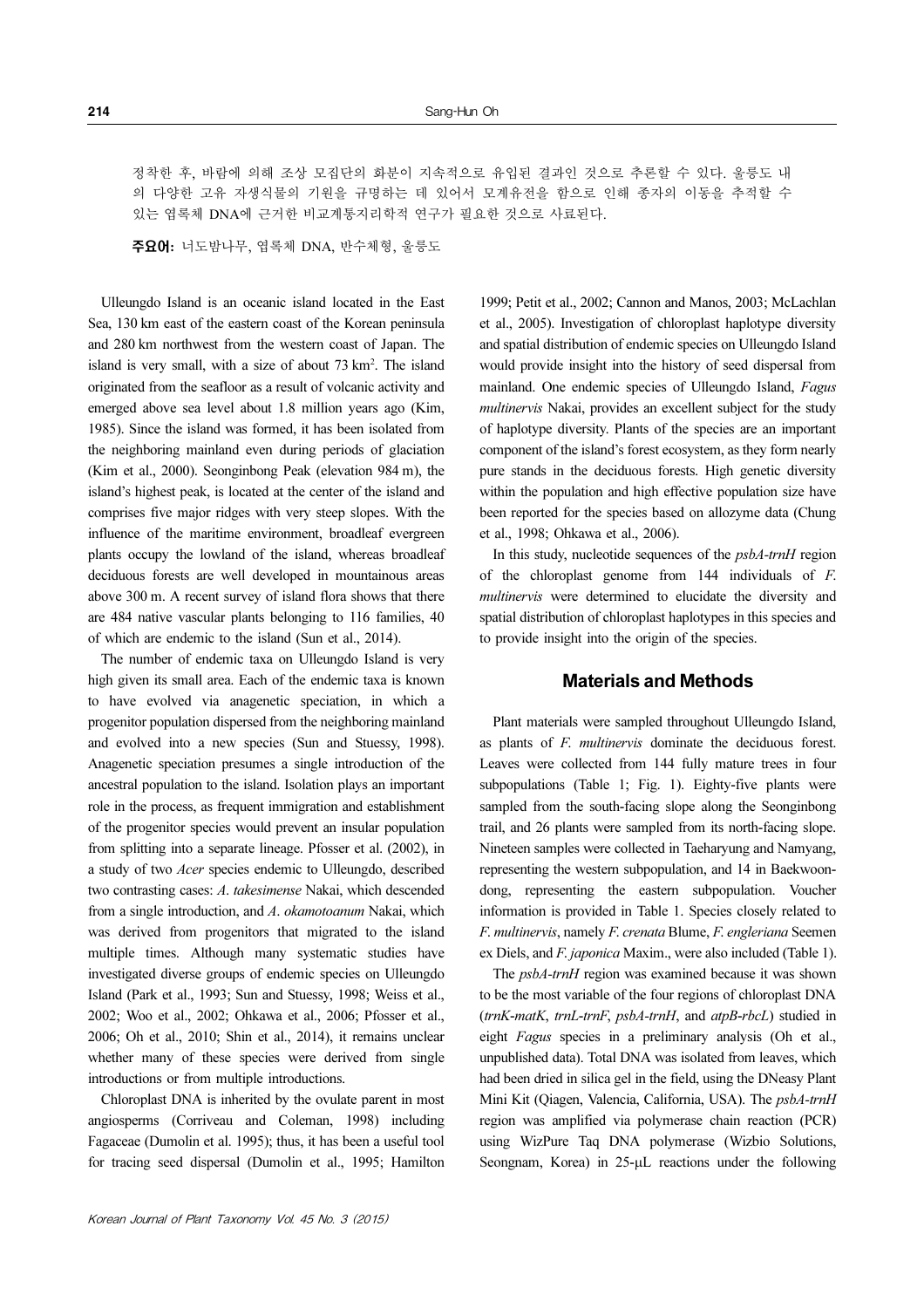| <b>Species</b>    | Locality                                                                                        | Elevation (m) | Voucher                                                                                                                        | Number of<br>individuals |
|-------------------|-------------------------------------------------------------------------------------------------|---------------|--------------------------------------------------------------------------------------------------------------------------------|--------------------------|
| Fagus multinervis | Seonginbong trail beginning<br>from the KBS station and<br>Daewon temple to<br>Seonginbong Peak | $350 - 950$   | Oh 6160–Oh 6164, Oh 6181–Oh 6207, Oh<br>6209-Oh 6221, Oh 6223-Oh 6250, Oh<br>6252-Oh 6255, Oh 6266-Oh 6268, Oh<br>6270-Oh 6274 | 85                       |
|                   | Seonginbong trail beginning<br>from Seonginbong Peak to<br>Nari-dong                            | $450 - 950$   | $Oh 6275 - Oh 6300$                                                                                                            | 26                       |
|                   | Taeharyung and Namyang                                                                          | $350 - 450$   | Oh 6120F, Oh 6124F-Oh 6127F, Oh 6128,<br>Oh 6130, Oh 6303-Oh 6305, Oh 6134-<br>Oh 6138, Oh 6140, Oh 6306-Oh 6308               | 19                       |
|                   | Baekwoon-dong, Ulleung trail                                                                    | $350 - 400$   | Oh 6145-Oh 6158                                                                                                                | 14                       |
| F. crenata        | Japan, cultivated in Arnold<br>Arboretum, #AA 24098*B                                           | unknown       | Oh 5446                                                                                                                        | 1                        |
| F. engleriana     | China, Hubei province, Hsing-<br>shan Hsien, cultivated in<br>Arnold Arboretum, #AA<br>$7416*A$ | unknown       | Oh 5454                                                                                                                        | 1                        |
| F. japonica       | Japan, cultivated in Arnold<br>Arboretum, #AA 51-2005 $\text{*}C$                               | unknown       | Oh 5449                                                                                                                        | 1                        |

Table 1. Collection locality and voucher information. All voucher specimens are deposited at Daejeon University Herbarium (TUT).



Fig. 1. Location of collection sites on Ulleungdo Island, Korea.

conditions: initial denaturation at 95°C for 3 min, 35 cycles of 95°C for 30 s, 55°C for 30 s, and 72°C for 1 min, followed by a final extension at 72°C for 7 min. The primers psbA (5-GTTATGCATGAACGTAATGCTC-3) and trnH (5-CGCGCA TGGTGGATTCACAATCC-3), both published by Sang et al. (1997), were used for amplification and sequencing of the psbA-trnH region. PCR products were examined in 1% agarose gels, purified, and directly sequenced in SolGent (Daejeon, Korea) using the sequencing primers. Sequences were edited in Sequencher version 5.0 (Gene Codes Corporation, Ann Arbor, MI, USA) and aligned using MUSCLE (Edgar, 2004).

Phylogenetic analysis was conducted using the maximum parsimony (MP) method. All characters were treated as unordered, and weighted equally in the MP analyses in PAUP\* (Swofford, 2002). Gaps resulting from multiple alignment of indels were scored as separate characters. An exhaustive search was used to find the MP tree for the data. The bootstrap analysis (Felsenstein, 1985) with 500 pseudoreplicates was conducted with simple sequence addition and TBR branch swapping.

#### Results and Discussion

The length of the amplified *psbA-trnH* region ranged from 429 bp in  $F$ . *japonica* to 435 bp in  $F$ . *multinervis*. The length of the region in F. crenata and F. engleriana was 430 bp and 434 bp, respectively. The nucleotide sequences were deposited in GenBank (KT382182−KT382185). The final alignment resulted in 441 sites, including four scored indel characters (Fig. 2). There were eight variable sites, including four indels. Two of the eight variable sites were parsimoniously informative, of which only one site was derived from base substitution.

All 144 individuals of *F. multinervis* sampled on Ulleungdo Island had the same haplotype (Fig. 2). Fagus multinervis has a unique haplotype supported by three changes, one from a base substitution and two from indels (Figs. 2, 3). Fagus multinervis, F. japonica, and F. engleriana are members of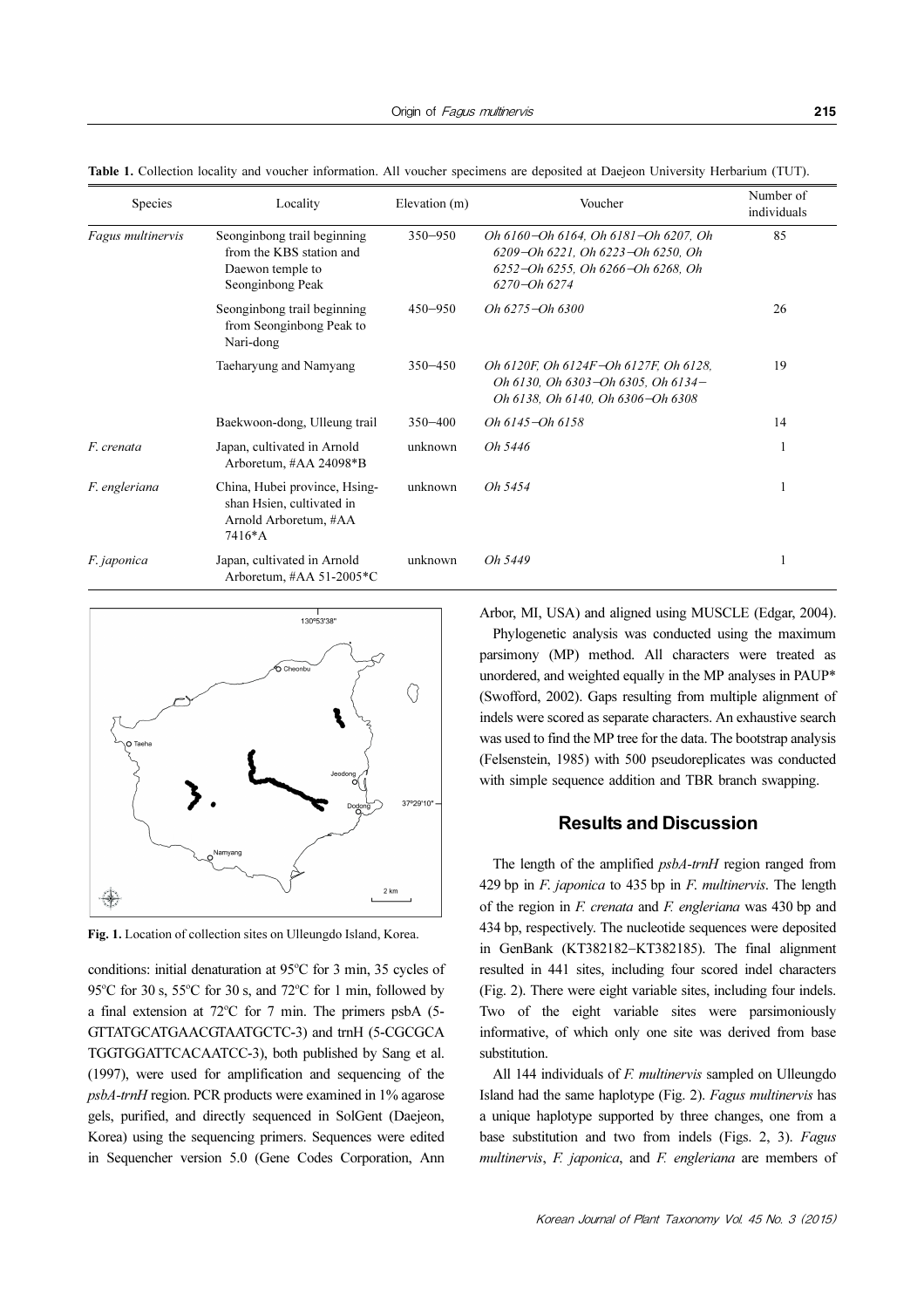|  | F. multinervis | CTTCTGTCGAAGCTCCATCTACAAATGGATAAGACTCCGGTCTTAGTATATATGAGTTTT |                |         |         |     |     |     |
|--|----------------|--------------------------------------------------------------|----------------|---------|---------|-----|-----|-----|
|  | F. crenata     |                                                              |                |         |         |     |     |     |
|  | F. engleriana  |                                                              |                |         |         |     |     |     |
|  | F. japopnica   |                                                              |                |         |         |     |     |     |
|  |                |                                                              |                |         |         |     |     |     |
|  |                | $\star$                                                      |                |         | $\star$ |     |     |     |
|  | F. multinervis | TAAAAAGAAAGTAAAGGAGCAATAATCAACTTCTTGTTTTATCAAGAGGGTTGACATTGC |                |         |         |     |     |     |
|  | F. crenata     |                                                              |                |         |         |     |     |     |
|  | F. engleriana  |                                                              |                |         |         |     |     |     |
|  | F. japopnica   |                                                              |                |         |         |     |     |     |
|  |                |                                                              |                |         |         |     |     |     |
|  |                |                                                              |                | 144     |         |     |     | 179 |
|  |                |                                                              |                |         |         |     |     |     |
|  | F. multinervis | TCCTTTCTTATTTATTAGCCCTT-TAATTACTATTTAGTCGTCTTTTACTTTTAGGATCT |                |         |         |     |     |     |
|  | F. crenata     |                                                              |                |         |         |     |     |     |
|  |                |                                                              |                |         |         |     |     |     |
|  | F. engleriana  |                                                              |                |         |         |     |     |     |
|  | F. japopnica   |                                                              |                |         |         |     |     |     |
|  |                |                                                              |                |         |         |     |     |     |
|  |                |                                                              |                |         |         |     |     |     |
|  | F. multinervis | TTTCTTTATTTTAACTCAACATACGAAAAAGTATTTGAGTATCCTATTTTCCTTATGGAG |                |         |         |     |     |     |
|  | F. crenata     |                                                              |                |         |         |     |     |     |
|  | F. engleriana  |                                                              |                |         |         |     |     |     |
|  | F. japopnica   |                                                              |                |         |         |     |     |     |
|  |                |                                                              |                |         |         |     |     |     |
|  |                | 244                                                          |                |         |         | 284 |     |     |
|  |                |                                                              |                |         |         |     |     |     |
|  | F. multinervis | TCATTTTTTTTTATACGTTTTTATCTGTTTTTTTTGTGTGACGTTTTTATTTCTTTTTTA |                |         |         |     |     |     |
|  | F. crenata     |                                                              |                |         |         |     |     |     |
|  | F. engleriana  |                                                              |                |         |         |     |     |     |
|  | F. japopnica   |                                                              |                |         |         |     |     |     |
|  |                |                                                              |                |         |         |     |     |     |
|  |                | 304                                                          | 315 316 $_{*}$ |         |         |     | 350 |     |
|  |                |                                                              |                |         |         |     |     |     |
|  | F. multinervis |                                                              |                |         |         |     |     |     |
|  | F. crenata     |                                                              |                |         |         |     |     |     |
|  | F. engleriana  |                                                              |                |         |         |     |     |     |
|  | F. japopnica   |                                                              |                |         |         |     |     |     |
|  |                |                                                              |                |         |         |     |     |     |
|  |                |                                                              |                |         |         |     |     |     |
|  | F. multinervis | TATCTTATAATAAAGTTAAACACGAGGAATGGTAGAAATTGAAAGCTTTGTAATTTCTAC |                |         |         |     |     |     |
|  | F. crenata     |                                                              |                |         |         |     |     |     |
|  | F. engleriana  |                                                              |                |         |         |     |     |     |
|  | F. japopnica   |                                                              |                |         |         |     |     |     |
|  |                |                                                              |                |         |         |     |     |     |
|  |                | $\star$                                                      |                | $\star$ |         |     |     |     |
|  | F. multinervis | TACGGGGAGTATAGGGG0011                                        |                |         |         |     |     |     |
|  | F. crenata     | . 0000                                                       |                |         |         |     |     |     |
|  | F. engleriana  | . 1122                                                       |                |         |         |     |     |     |
|  | F. japopnica   | 0100                                                         |                |         |         |     |     |     |

Fig. 2. Alignment of the *psbA-trnH* region. Variable regions are shaded with the position number above. A dot within the alignment indicates the same nucleotide as in the first taxon. Every tenth position in the alignment is indicated by an asterisk. Four indel-characters are added at the end of the alignment.

subg. Engleriana (Shen, 1992), and previous molecular studies strongly supported the monophyly of the subgenus (Denk et al., 2005). Thus, the tree was rooted by F. crenata.

Phylogenetic analysis of the *psbA-trnH* data resulted in a single MP tree, with the length of 10, CI of 1.0, and RI of 1.0. The MP tree of subg. Engleriana shows that  $F$  multinervis is sister to  $F$ . engleriana and  $F$ . japonica (Fig. 3), suggesting that the insular species should have been derived from the

common ancestor that gave rise to F. multinervis and an ancestor of F. engleriana and F. japonica. Although no Fagus populations are present on the Korean Peninsula, fossil records indicated that the beech dominated temperate deciduous forests on the southeastern coast of Korea (Paik et al., 2012).

Results of this study indicate that haplotype diversity in F. multinervis is very low in comparison with other species of Fagus. In F. crenata, nine haplotypes were reported in 488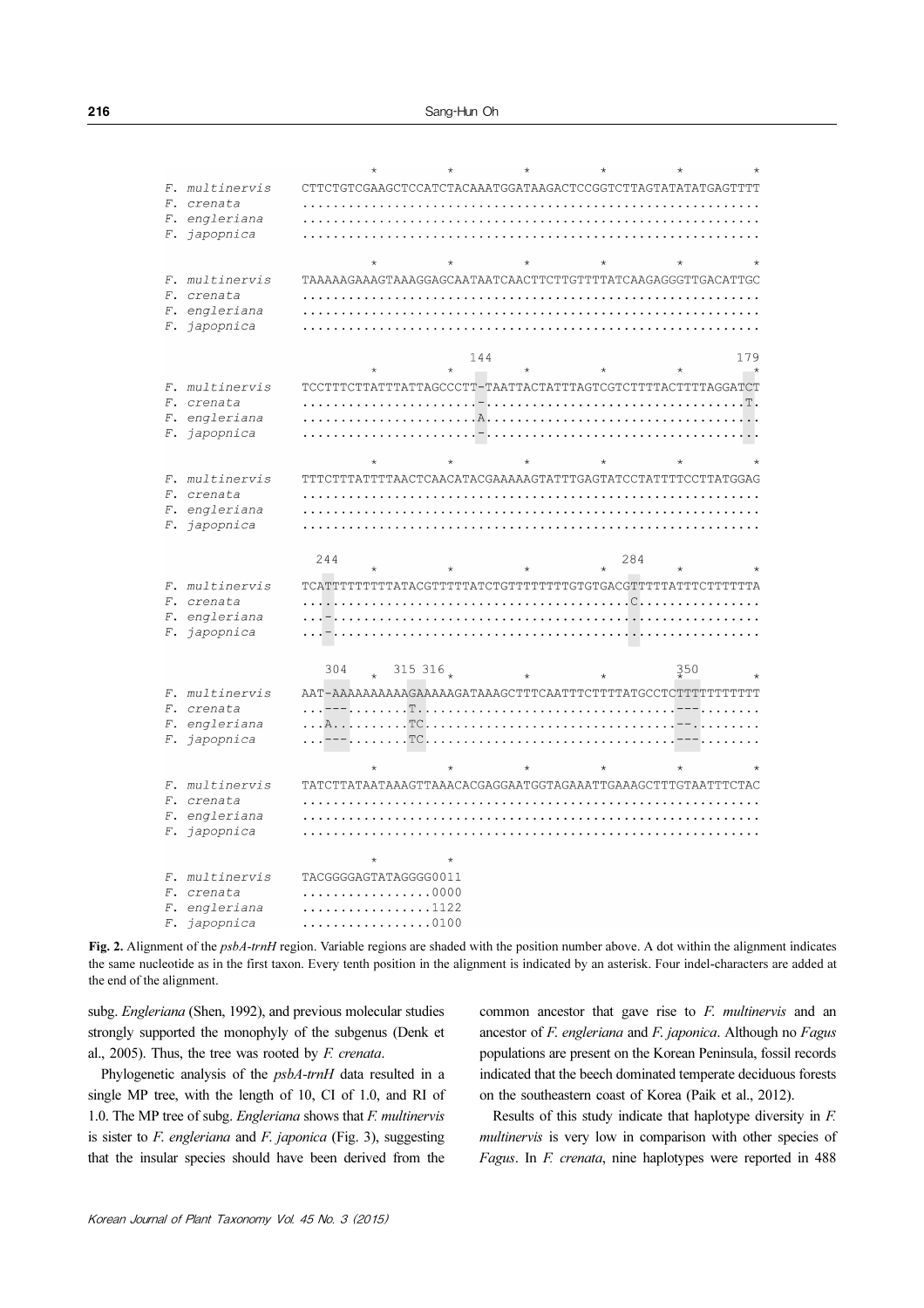

Fig. 3. The single most parsimonious tree of *F. multinervis* and its closely related species. Variable characters are indicated with boxes with the corresponding position or character number in alignment. A closed box represents a character that has a unique change throughout the tree. An open box indicates a character that has changes to different character states on multiple branches. Bootstrap values are indicated below a branch.

individuals by using the  $trnT-trnF$  region (Okaura and Harada, 2002). In another study that used  $trnL-trnF$  and the entire  $trnK$ intron (including  $m \alpha t K$ ), 13 haplotypes were found in 109 individuals of F. crenata (Fujii et al., 2002). In North American F. grandifolia, 17 haplotypes were found in 122 trees on the basis of three non-coding regions, trnL-trnF, trnK-matK, and atpB-rbcL (McLachlan et al., 2005). In a study of Greek populations of F. sylvatica, 13 haplotypes were found in 40 populations by using cpDNA microsatellite data (Hatziskakis et al., 2009). Chloroplast regions used in the previous studies, such as trnK-matK, trnL-trnF, psbA-trnH, and atpB-rbcL, were screened in a preliminary analysis for this study, and a single haplotype was found in *F. multinervis*. A genomic approach using a large number of samples may be necessary to completely understand the haplotype diversity of F. multinervis.

A single introduction of the seed of the progenitor of F. multinervis to the island, followed by its subsequent isolation, would have resulted in low haplotype diversity in F. multinervis. This is probably the simplest explanation for the observed results, as frequent immigration of progenitors and their establishment on the island during the early stage of evolution of F. multinervis would have led to increased haplotype diversity. In addition, a low rate of molecular evolution may be associated with the low haplotype diversity. Rates of evolution of the chloroplast genome in tree species that have long generation times, such as  $F$ . multinervis, are lower than the rates in herbaceous species that have short generation times (Smith and Donoghue, 2008).

By contrast, high genetic diversity within a population of F.

multinervis was reported on the basis of allozyme analyses (Chung et al., 1998; Ohkawa et al., 2006). The mean number of alleles per locus  $(A)$  and the mean number of alleles per polymorphic locus  $(Ap)$  were as high as in other species of Fagus, such as F. sylvatica, F. grandifolia, F. japonica, and F. crenata (Ohkawa et al., 2006). The numbers of observed and expected heterozygosities were comparable to those in F. japonica and much higher than those detected in other species (Ohkawa et al., 2006). Fagus japonica is a species endemic to Japan and distributed on the Pacific side of northern Honshu, Shikoku, and Kyushu, whereas another Japanese endemic species, *F. crenata*, shows a wide distribution range from southern Hokkaido to Kyushu. Fagus grandifolia and F. sylvatica are distributed widely in eastern North America and throughout Europe, respectively. Ulleungdo Island is very small when compared with the large distributional range of other species. If F. multinervis was derived from a single ancestor and isolated from its progenitor, we would expect low diversity in the allozyme as well as in chloroplast data because of the founder effect. In a survey of allozyme variation in six native species on Ulleungdo Island (Chung et al., 1998), a low level of variation was found in Anemone maxima Nakai, Campanula takesimana Nakai, Tiarella polyphylla D. Don, and Thymus magnus (Nakai) Nakai, and a moderately high level of diversity was detected in *F. multinervis* and *Pinus parviflora* Siebold & Zucc.

Why does *F. multinervis* have a high genetic diversity in the nuclear gene pool but a very low diversity in its chloroplast haplotype? Dispersal syndromes and population structure of its progenitor on the mainland may have resulted in the pattern of diversification on Ulleungdo Island. Seeds of progenitors of native species of Ulleungdo could have been dispersed by sea current, wind, or birds from the neighboring mainland. Dispersal via a floating mass such as a broken tree trunk may have been possible, as the North Korean Cold Current and the East Korea Warm Current flow around Ulleungdo Island. However, the nut of  $F$ . *multinervis* is relatively large and its surfaces are smooth, and it probably would not have survived long-distance dispersal via sea currents.

The Westerlies and typhoons that blow over Ulleungdo Island may play an important role in the dispersal of propagules from the mainland to Ulleungdo Island. Beech nuts are too heavy to be transported by the Westerlies. Typhoons accompanied by strong winds, however, may have transported the nut from the mainland to Ulleungdo Island, as typhoons often move through the East Sea in August and September, the fruiting season of  $F$ . multinervis. Thus, nuts of  $F$ . multinervis may have been dispersed via typhoons. However, the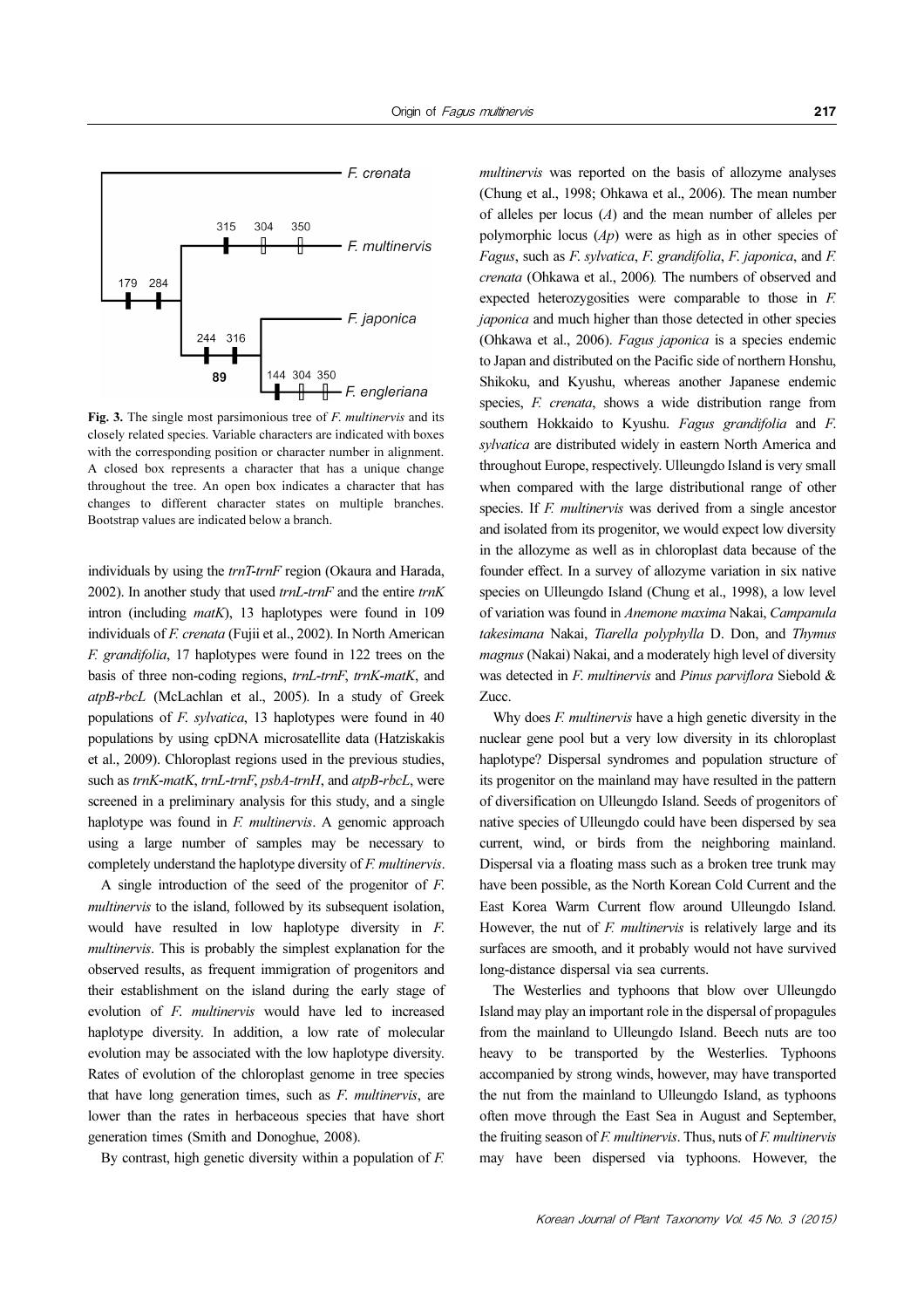probability of wind dispersal and establishment of beech nuts would be low, as it has to be assumed that a beech nut needs to be air-borne for more than several hours to reach the small island.

Dispersal of nuts via birds may also have resulted in the colonization of propagules from the mainland. It is likely that nuts of the progenitor of F. multinervis were biotically dispersed. Although bird species that disperse the nuts of F. multinervis on Ulleungdo Island are unknown, it has been widely documented that beech nuts of the North American F. grandifolia are dispersed by blue jays (Johnson and Adkisson, 1985) and those of the European F. sylvatica are carried by European jays (Perea et al., 2007). Beech forests usually form a pure stand (Hukusima et al., 2013), but chloroplast haplotype diversity within a population is generally low. Chloroplast haplotype is geographically structured in many species of Fagus and other species of Fagaceae (Whittemore and Schaal, 1991; Fujii et al., 2002; Okaura and Harada, 2002; Petit et al., 2002; Kano et al., 2004), and very few haplotypes or even a fixed haplotype is found in one population. If the nuts of the progenitor of F. multinervis were introduced frequently to Ulleungdo Island by birds that had actively harvested the nuts, a large number of seeds may have been brought to the island over time before the extinction of the progenitor on the mainland. Repeated colonization of seeds from the same progenitor population in which chloroplast DNA is geographically structured may have resulted in the diversification pattern found on Ulleungdo Island.

Alternatively, the pattern of genetic diversity of F. multinervis may have been associated with independent dispersal of seeds and pollen. In this scenario, long-distance dispersal of the seed of the progenitor of F. multinervis from the mainland via birds or typhoons to Ulleungdo Island is a rare event that resulted in the low chloroplast haplotype diversity observed in the current study. However, immigration of pollen from the mainland may have frequently occurred, which would have resulted in increasing genetic diversity in the nuclear genome. Pollination occurs in April to May, and the Westerlies may have played a role in the transport of pollen. As discussed above, fossil record indicates that beech forests were developed on the eastern coast of the Korean Peninsula until the vegetation went extinct because of volcanic activity (Paik et al., 2010; 2012). It may be possible that these populations may have been progenitors of Ulleungdo beech.

In conclusion, the patterns of genetic diversity of F. multinervis that show a relatively high allozyme diversity with a very low chloroplast haplotype diversity may be explained by frequent seed dispersal from geographically structured progenitors on the mainland or by differences in the dispersal rates of seeds and pollen from source areas. Detailed comparative phylogeographic studies of other species endemic to Ulleungdo Island and their close relatives on the neighboring mainland will be necessary for a more complete understanding of the evolution of the island's native species.

#### **Acknowledaments**

The author thanks Jung-Won Youm for laboratory assistance and Jae-Jin Lee, Sang-Wook Han, and Sung-Su Kim for help with fieldwork on Ulleungdo Island. The author is grateful to two anonymous reviewers for their critical reviews of the manuscript. This work was supported by a research grant from the National Research Foundation of Korea (2012R1A1A4A01011510).

#### Literature Cited

- Cannon, C. H. and P. S. Manos. 2003. Phylogeography of the Southeast Asian stone oaks (Lithocarpus). Journal of Biogeography 30: 211−226.
- Chung, H. G., J. M. Chung and M. G. Chung. 1998. Allozyme variation in six flowering plant species characterizing Ullung Island, Korea. Journal of Japanese Botany 73: 241−247.
- Corriveau, J. L. and A. W. Coleman. 1988. Rapid screening method to detect potential biparental inheritance of plastid DNA and results for over 200 angiosperm species. American Journal of Botany 75: 1443−1458.
- Denk, T., G. W. Grimm and V. Hemleben. 2005. Patterns of molecular and morphological differentiation in Fagus (Fagaceae): Phylogenetic implications. American Journal of Botany 92: 1006−1016.
- Dumolin, S., B. Demesure and R. J. Petit. 1995. Inheritance of chloroplast and mitochondrial genomes in pedunculate oak investigated with an efficient PCR method. Theoretical and Applied Genetics 91: 1253−1256.
- Edgar, R. C. 2004. MUSCLE: Multiple sequence alignment with high accuracy and high throughput. Nucleic Acids Research 32: 1792−1797.
- Felsenstein, J. 1985 Confidence limits on phylogenies: An approach using the bootstrap. Evolution 39: 783−791.
- Fujii, N., N. Tomaru, K. Okuyama, T. Koike, T. Mikami and K. Ueda. 2002. Chloroplast DNA phylogeography of Fagus crenata (Fagaceae) in Japan. Plant Systematics and Evolution 232: 21−33.
- Hamilton, M. B. 1999. Tropical tree gene flow and seed dispersal. Nature 401: 129−130.
- Hatziskakis, S., A. C. Papageorgiou, O. Gailing and R. Finkeldey.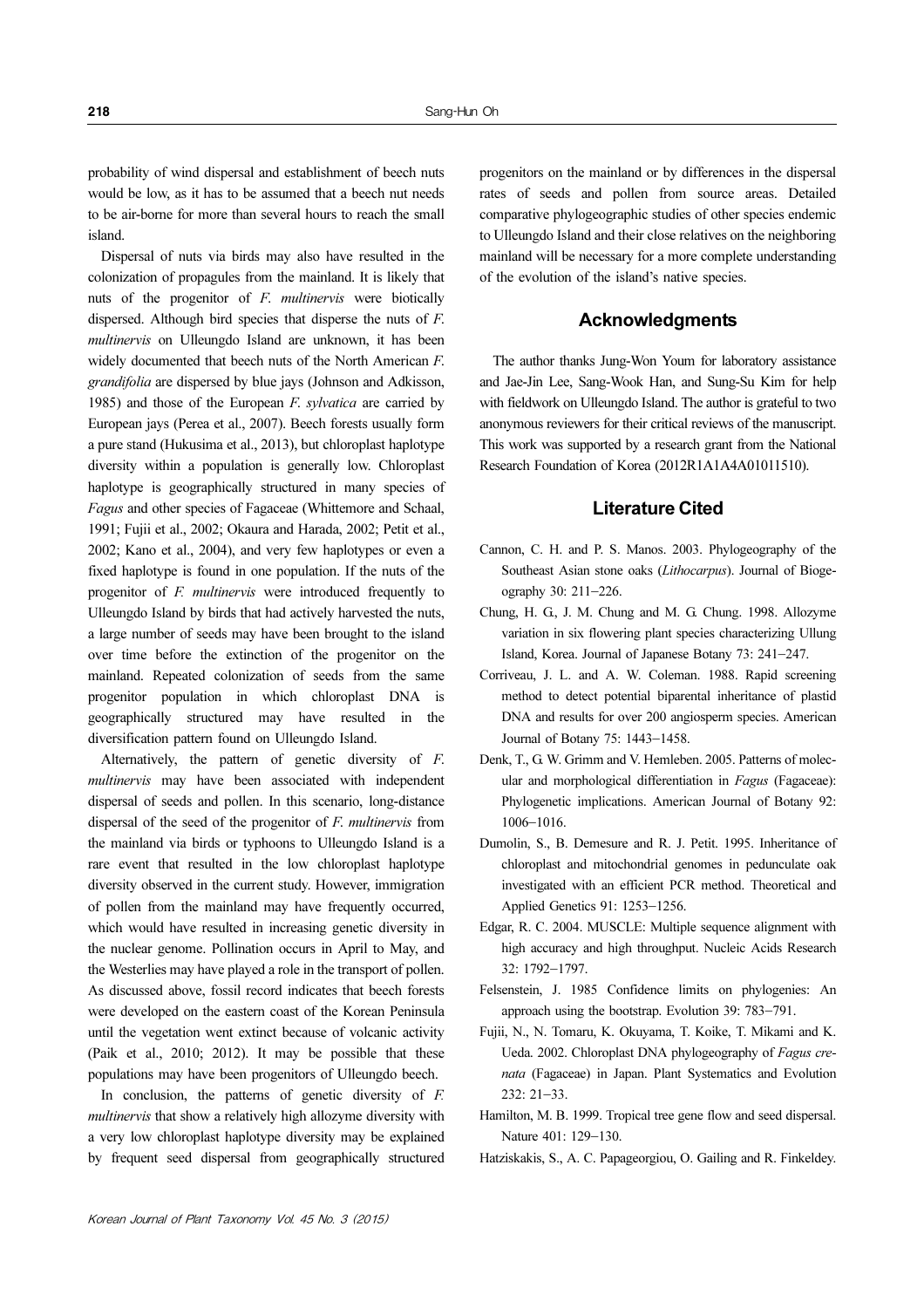2009. High chloroplast haplotype diversity in Greek populations of beech (Fagus sylvatica L.). Plant Biology 11: 425<sup>−</sup> 433.

- Hukusima, T., T. Matsui, T. Nishio, S. Pignatti, L. Yang, S. Y. Lu, M.-H. Kim, M. Yoshikawa, H. Honma and Y. Wang. 2013. Phytosociology of the beech (Fagus) forest in East Asia, Springer, Heidelberg.
- Johnson, W. C. and C. S. Adkisson. 1985. Dispersal of beech nuts by Blue Jays in fragmented landscapes. American Midland Naturalist 113: 319−324.
- Kano, M., J. Yokoyama, Y. Suyama, M. Ohyama, T. Itoh and M. Suzuki. 2004. Geographical distribution of two haplotypes of chloroplast DNA in four oak species (Quercus) in Japan. Journal of Plant Research 117: 311−317.
- Kim, Y. K. 1985. Petrology of Ulreung volcanic island, Korea, part 1, geology. Journal of Mineralogy, Petrology and Economic Geology 80: 128−135.
- Kim, J.-M., J. P. Kennett, B.-K. Park, D. C. Kim, G. Y. Kim and E. B. Roark. 2000. Paleoceanographic change during the last deglaciation, East Sea of Korea. Paleoceanography 15: 254− 266.
- McLachlan, J. S., J. S. Clark and P. S. Manos. 2005. Molecular indicators of tree migration capacity under rapid climate change. Ecology 86: 2088−2098.
- Oh, S.-H., L. Chen, S. Kim, Y.-D. Kim and H. Shin. 2010. Phylogenetic relationship of Physocarpus insularis (Rosaceae) endemic on Ulleung Island: Implications for conservation biology. Journal of Plant Biology 53: 94−105.
- Ohkawa, T., K. Kitamura, H. Takasu and S. Kawano. 2006. Genetic variation in Fagus multinervis Nakai (Fagaceae), a beech species endemic to Ullung Island, South Korea. Plant Species Biology 21: 135−145.
- Okaura, T. and K. Harada. 2002. Phylogeographical structure revealed by chloroplast DNA variation in Japanese Beech (Fagus crenata Blume). Heredity 88: 322−329.
- Paik, I.-S., H.-C Kang, H.-J. Kim, H.-I. Lee, K. Kim and E.-K. Jeong. 2010. The Geumgwangdong Formation of the Janggi Group, Pohang area: Stratigraphy, occurrences, and fossil leaf deposits. Journal of the Geological Society of Korea 46: 535− 552.
- Paik, I.-S., H.-J. Kim, K. Kim, E.-K. Jeong, H.-C. Kang, H.-I. Lee and K. Uemura. 2012. Leaf beds in the Early Miocene lacustrine deposits of the Geumgwangdong Formation, Korea: Occurrence, plant–insect interaction records, taphonomy and palaeoenvironmental implications. Review of Palaeobotany and Palynology 170: 1−14.
- Park, C.-W., S.-H. Oh and H. Shin. 1993. Reexamination of vascular plants in Ullung Island, Korea II: taxonomic identity of

Acer takesimense Nakai (Aceraceae). Korean Journal of Plant Taxonomy 23: 217−231.

- Perea, R., A. S. Miguel and L. Gil. 2007. Flying vs. climbing: Factors controlling arboreal seed removal in oak-beech forests. Forest Ecology and Management 262: 1251−1257.
- Petit, R.J., U. Csaikl, S. Bordaìcs, K. Burg, E. Coart, J. Cottrell, B. van Dam, J. D. Deans, I. Glaz, S. Dumolin-LapeÌgue, S. Fineschi, R. Finkeldey, A. Gillies, P. G. Goicoechea, J. S. Jensen, A. König, A. J. Lowe, S. F. Madsen, G. Maìtyaìs, R. C. Munro, M. Olalde, M-H. Pemonge, F. Popescu, D. Slade, H. Tabbener, D. Taurchini, B. Ziegenhagen and A. Kremer. 2002. Chloroplast DNA variation in European white oaks: phylogeography and patterns of diversity based on data from over 2600 populations. Forest Ecology and Management 156: 5−26.
- Pfosser, M. F., J. Guzy-Wrobelska, B.-Y. Sun, T. F. Stuessy, T. Sugawara and N. Fujii. 2002. The origin of species of *Acer* (Sapindaceae) endemic to Ullung Island, Korea. Systematic Botany 27: 351−367.
- Pfosser, M. F., G. Jakubowsky, P. M. Schluter, T. Fer, H. Kato, T. F. Stuessy and B.-Y. Sun. 2006. Evolution of Dystaenia takesimana (Apiaceae), endemic to Ullung Island, Korea. Plant Systematics and Evolution 256: 159−170.
- Sang, T., D. J. Crawford and T. F. Stuessy. 1997. Chloroplast DNA phylogeny, reticulate evolution and biogeography of Paeonia (Paeoniaceae). American Journal of Botany 84: 1120−1136.
- Shen, C. F. 1992. A monograph of the genus Fagus Tourn. ex L. (Fagaceae). Ph.D. dissertation. City University of New York, New York.
- Shin, H., S.-H. Oh, Y. Lim, C.-W. Hyun, S.-H. Cho, Y.-I. Kim and Y.-D. Kim. 2014. Molecular evidence for hybrid origin of Aster chusanensis, an endemic species of Ulleungdo, Korea. Journal of Plant Biology 57: 174−185.
- Smith, S. A. and M. J. Donoghue. 2008. Rates of molecular evolution are linked to life history in flowering plants. Science 322: 86−89.
- Sun, B.-Y. and T. F. Stuessy. 1998. Preliminary observations on the evolution of endemic angiosperms of Ullung Island, Korea. In Evolution and speciation of island plants. Stuessy, T. F. and M. Ono (eds.), Cambridge University Press, Cambridge, Pp. 181− 202.
- Sun, B.-Y., H. Shin, J.-O. Hyun, Y.-D. Kim and S.-H. Oh. 2014. Vascular plants of Dokdo and Ulleungdo islands in Korea. National Institute of Biological Resources, Incheon.
- Swofford, D. L. 2002. PAUP\* Phylogenetic Analysis Using Parsimony (\* and other methods), version 4.0. Sinauer Associates, Sunderland.
- Weiss, H., B.-Y. Sun, T. F. Stuessy, C. H. Kim, H. Kato and M. Wakabayashi. 2002. Karyology of plant species endemic to